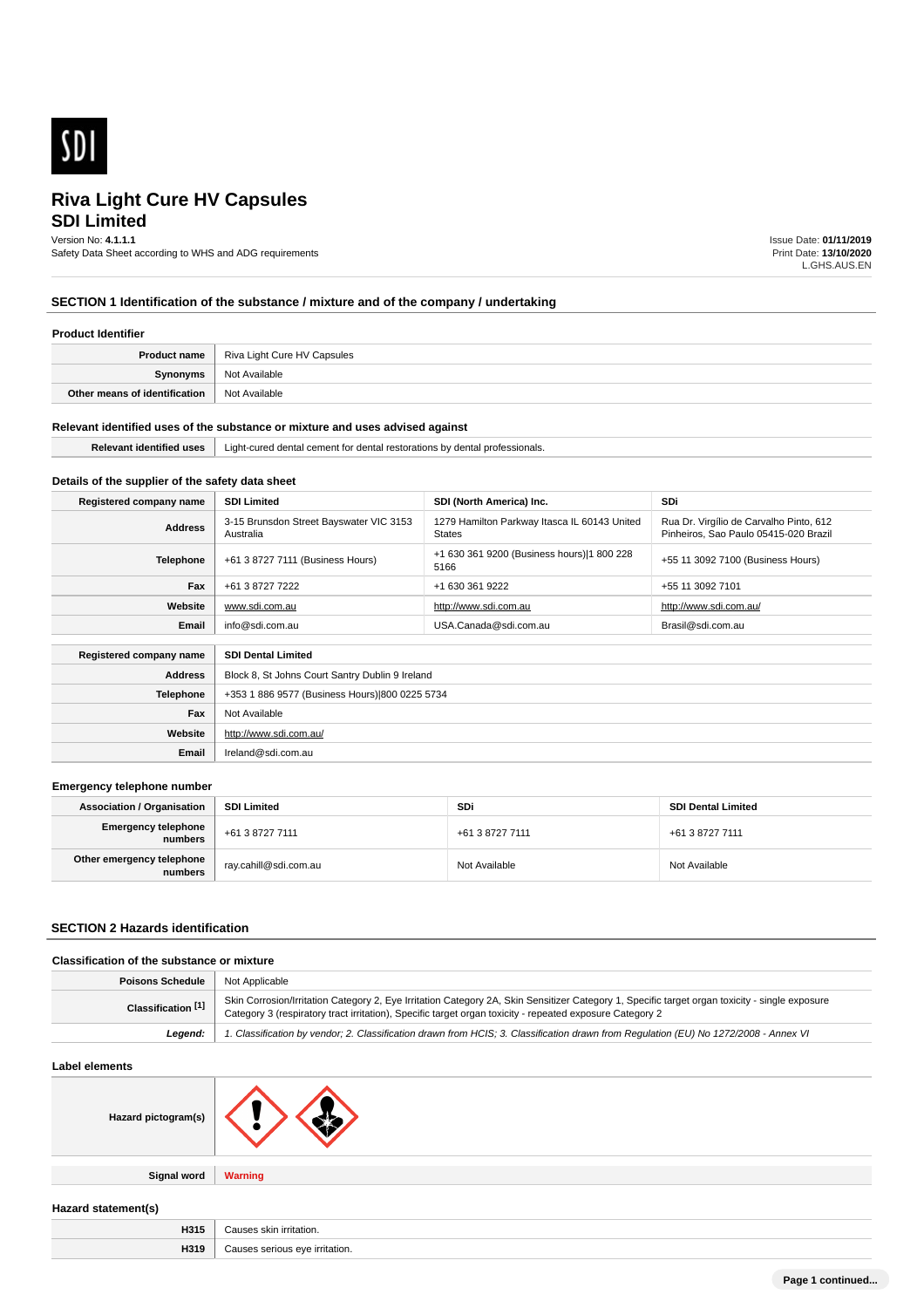| H317 | May cause an allergic skin reaction.                               |
|------|--------------------------------------------------------------------|
| H335 | May cause respiratory irritation.                                  |
| H373 | May cause damage to organs through prolonged or repeated exposure. |
|      |                                                                    |

#### **Precautionary statement(s) Prevention**

| P260 | Do not breathe mist/vapours/spray.                                         |
|------|----------------------------------------------------------------------------|
| P271 | Use only outdoors or in a well-ventilated area.                            |
| P280 | Wear protective gloves/protective clothing/eye protection/face protection. |
| P272 | Contaminated work clothing should not be allowed out of the workplace.     |

#### **Precautionary statement(s) Response**

| P321           | Specific treatment (see advice on this label).                                                                                   |
|----------------|----------------------------------------------------------------------------------------------------------------------------------|
| P362           | Take off contaminated clothing and wash before reuse.                                                                            |
| P302+P352      | IF ON SKIN: Wash with plenty of water.                                                                                           |
| P305+P351+P338 | IF IN EYES: Rinse cautiously with water for several minutes. Remove contact lenses, if present and easy to do. Continue rinsing. |
| P312           | Call a POISON CENTER or doctor/physician if you feel unwell.                                                                     |
| P333+P313      | If skin irritation or rash occurs: Get medical advice/attention.                                                                 |
| P337+P313      | If eye irritation persists: Get medical advice/attention.                                                                        |
| P304+P340      | IF INHALED: Remove victim to fresh air and keep at rest in a position comfortable for breathing.                                 |

#### **Precautionary statement(s) Storage**

| 7405      |                                                                  |
|-----------|------------------------------------------------------------------|
| P403+P233 | Store in a well-ventilated place. Keep container tightly closed. |

## **Precautionary statement(s) Disposal**

**P501** Dispose of contents/container to authorised hazardous or special waste collection point in accordance with any local regulation.

## **SECTION 3 Composition / information on ingredients**

#### **Substances**

See section below for composition of Mixtures

#### **Mixtures**

| <b>CAS No</b> | %[weight] | Name                        |
|---------------|-----------|-----------------------------|
| Not Available |           | compartment 1 contains      |
| 9003-01-4     | $15 - 25$ | acrylic acid homopolymer    |
| 868-77-9      | $15 - 25$ | 2-hydroxyethyl methacrylate |
| Not Available | $10 - 25$ | dimethacrylate cross-linker |
| Not Available | $10 - 20$ | acid monomer                |
| 87-69-4       | $1 - 5$   | tartaric acid               |
| Not Available |           | compartment 2 contains      |
| Not Available | 93-100    | glass powder                |

## **SECTION 4 First aid measures**

#### **Description of first aid measures Eye Contact** If this product comes in contact with the eyes:  $\blacktriangleright$  Wash out immediately with fresh running water. Ensure complete irrigation of the eye by keeping eyelids apart and away from eye and moving the eyelids by occasionally lifting the upper and lower lids. Seek medical attention without delay; if pain persists or recurs seek medical attention. **Removal of contact lenses after an eye injury should only be undertaken by skilled personnel. Skin Contact** If skin contact occurs: **Immediately remove all contaminated clothing, including footwear.** Flush skin and hair with running water (and soap if available). Seek medical attention in event of irritation. Inhalation **If it is a Inhalation Inhalation I I** If fumes or combustion products are inhaled remove from contaminated area. Seek medical attention. **Ingestion** If swallowed do **NOT** induce vomiting. If vomiting occurs, lean patient forward or place on left side (head-down position, if possible) to maintain open airway and prevent aspiration. Observe the patient carefully. Never give liquid to a person showing signs of being sleepy or with reduced awareness; i.e. becoming unconscious. Give water to rinse out mouth, then provide liquid slowly and as much as casualty can comfortably drink. Seek medical advice.

#### **Indication of any immediate medical attention and special treatment needed**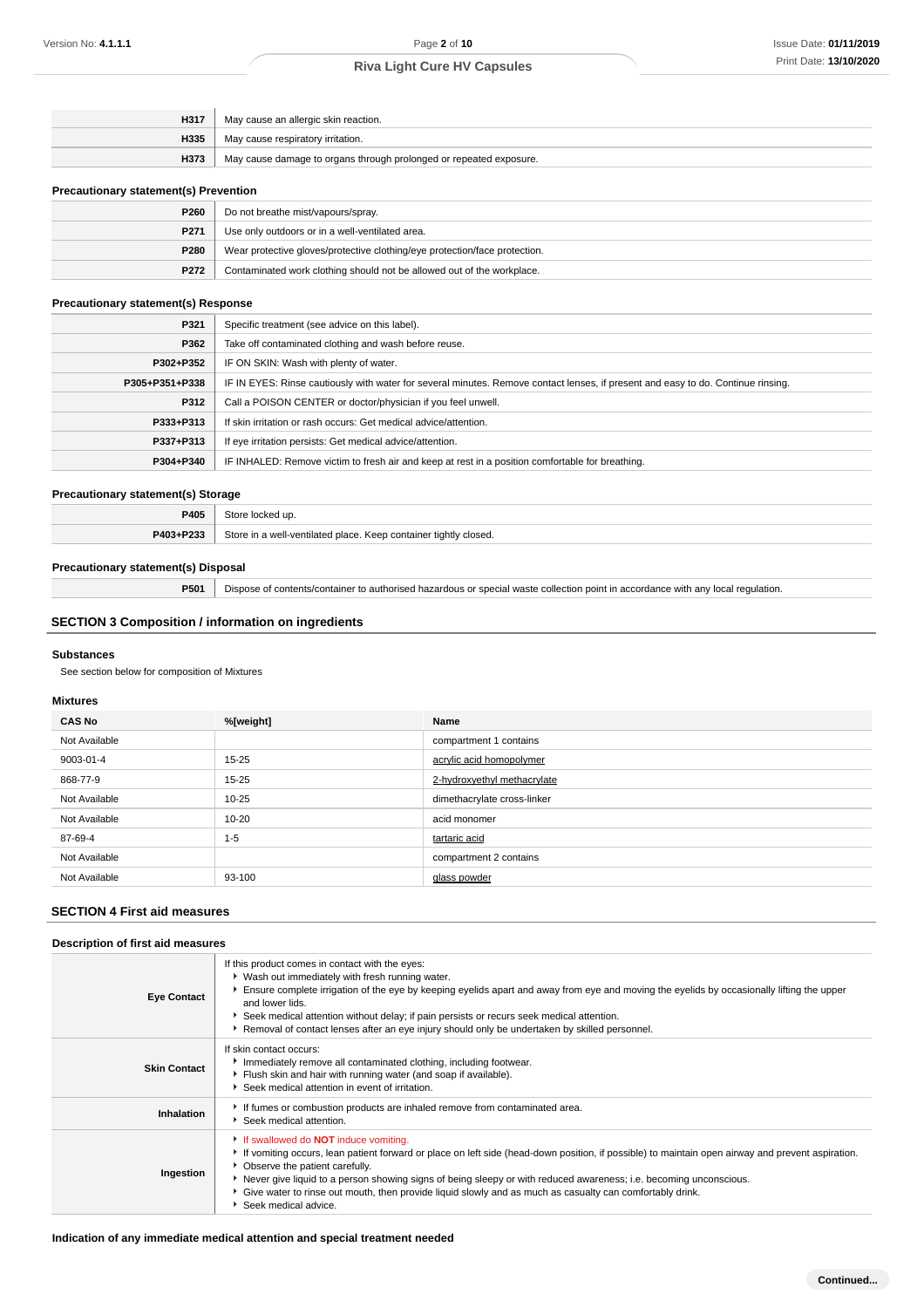Treat symptomatically.

## **SECTION 5 Firefighting measures**

#### **Extinguishing media**

Foam is generally ineffective.

#### **Special hazards arising from the substrate or mixture Fire Incompatibility** None known.

| Fire incompatibility           | None known.                                                                                                                                                                                                                                                                                                                                                                                                                                                                                                                                     |
|--------------------------------|-------------------------------------------------------------------------------------------------------------------------------------------------------------------------------------------------------------------------------------------------------------------------------------------------------------------------------------------------------------------------------------------------------------------------------------------------------------------------------------------------------------------------------------------------|
| <b>Advice for firefighters</b> |                                                                                                                                                                                                                                                                                                                                                                                                                                                                                                                                                 |
| <b>Fire Fighting</b>           | Alert Fire Brigade and tell them location and nature of hazard.<br>▶ Wear breathing apparatus plus protective gloves.<br>▶ Prevent, by any means available, spillage from entering drains or water courses.<br>Use water delivered as a fine spray to control fire and cool adjacent area.<br>DO NOT approach containers suspected to be hot.<br>Cool fire exposed containers with water spray from a protected location.<br>If safe to do so, remove containers from path of fire.<br>Equipment should be thoroughly decontaminated after use. |
| <b>Fire/Explosion Hazard</b>   | Combustible.<br>Slight fire hazard when exposed to heat or flame.<br>Heating may cause expansion or decomposition leading to violent rupture of containers.<br>• On combustion, may emit toxic fumes of carbon monoxide (CO).<br>May emit acrid smoke.<br>Mists containing combustible materials may be explosive.<br>Combustion products include:<br>carbon dioxide (CO2)<br>nitrogen oxides (NOx)<br>other pyrolysis products typical of burning organic material.<br>May emit poisonous fumes.<br>May emit corrosive fumes.                  |
| <b>HAZCHEM</b>                 | Not Applicable                                                                                                                                                                                                                                                                                                                                                                                                                                                                                                                                  |

## **SECTION 6 Accidental release measures**

## **Personal precautions, protective equipment and emergency procedures**

See section 8

## **Environmental precautions**

See section 12

## **Methods and material for containment and cleaning up**

| <b>Minor Spills</b> | • Clean up all spills immediately.<br>Avoid contact with skin and eyes.<br>▶ Wear impervious gloves and safety goggles.<br>Trowel up/scrape up.<br>Place spilled material in clean, dry, sealed container.<br>Flush spill area with water.                                                                                                                                                                                                                                                                                                                                                                                                                                                                                                                                                                         |
|---------------------|--------------------------------------------------------------------------------------------------------------------------------------------------------------------------------------------------------------------------------------------------------------------------------------------------------------------------------------------------------------------------------------------------------------------------------------------------------------------------------------------------------------------------------------------------------------------------------------------------------------------------------------------------------------------------------------------------------------------------------------------------------------------------------------------------------------------|
| <b>Major Spills</b> | Clear area of personnel and move upwind.<br>Alert Fire Brigade and tell them location and nature of hazard.<br>▶ Wear breathing apparatus plus protective gloves.<br>Prevent, by any means available, spillage from entering drains or water course.<br>Stop leak if safe to do so.<br>Contain spill with sand, earth or vermiculite.<br>Collect recoverable product into labelled containers for recycling.<br>• Neutralise/decontaminate residue (see Section 13 for specific agent).<br>Collect solid residues and seal in labelled drums for disposal.<br>• Wash area and prevent runoff into drains.<br>After clean up operations, decontaminate and launder all protective clothing and equipment before storing and re-using.<br>If contamination of drains or waterways occurs, advise emergency services. |

Personal Protective Equipment advice is contained in Section 8 of the SDS.

## **SECTION 7 Handling and storage**

| Precautions for safe handling |                                                                                                                                                                                                                                                                                                                                                                                                                                                                                                                                                                                                                                                                                                   |  |  |  |
|-------------------------------|---------------------------------------------------------------------------------------------------------------------------------------------------------------------------------------------------------------------------------------------------------------------------------------------------------------------------------------------------------------------------------------------------------------------------------------------------------------------------------------------------------------------------------------------------------------------------------------------------------------------------------------------------------------------------------------------------|--|--|--|
| Safe handling                 | Avoid all personal contact, including inhalation.<br>Wear protective clothing when risk of exposure occurs.<br>Use in a well-ventilated area.<br>Prevent concentration in hollows and sumps.<br>DO NOT enter confined spaces until atmosphere has been checked.<br>DO NOT allow material to contact humans, exposed food or food utensils.<br>Avoid contact with incompatible materials.<br>When handling, <b>DO NOT</b> eat, drink or smoke.<br>Keep containers securely sealed when not in use.<br>Avoid physical damage to containers.<br>Always wash hands with soap and water after handling.<br>► Work clothes should be laundered separately. Launder contaminated clothing before re-use. |  |  |  |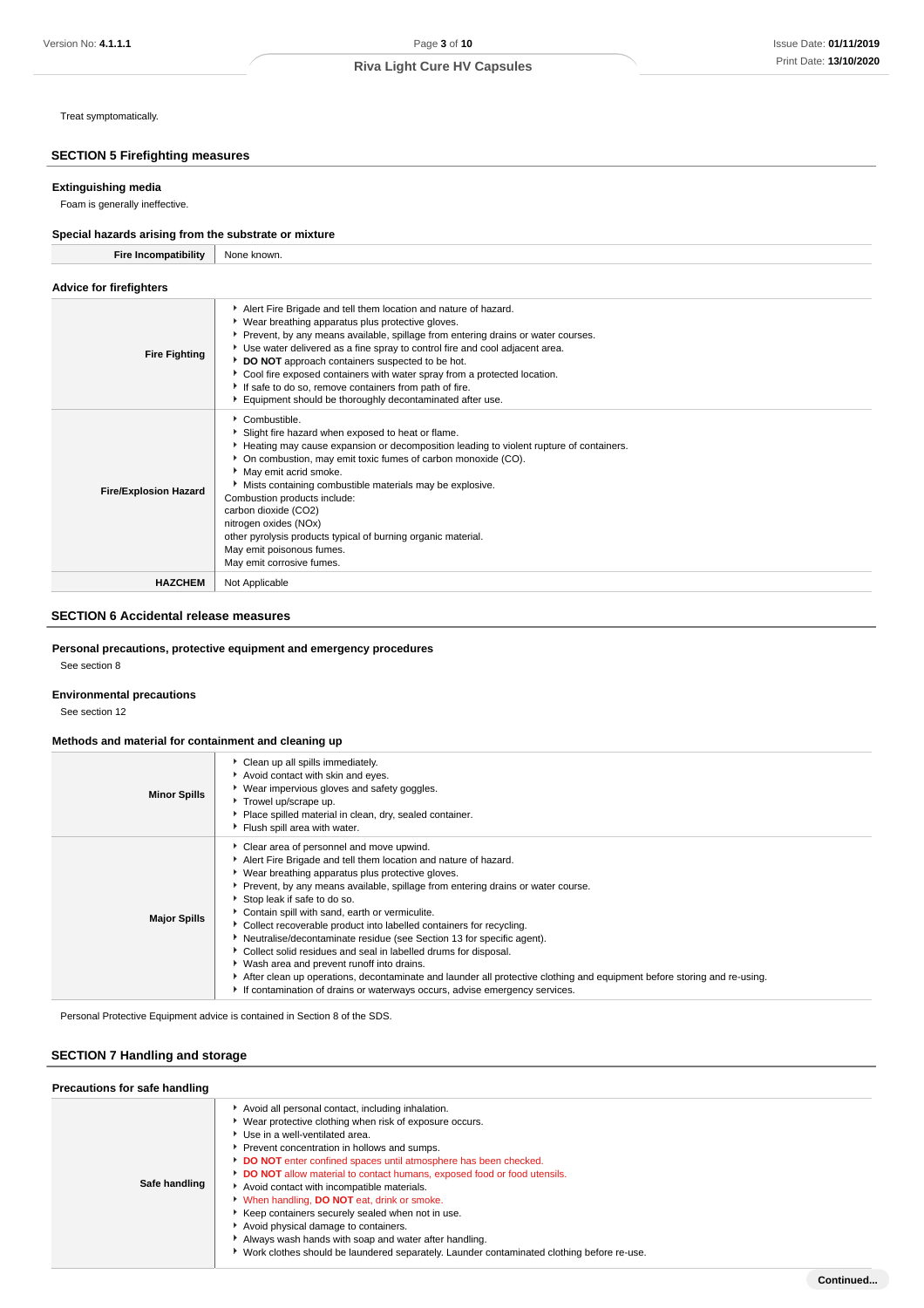|                   | Use good occupational work practice.<br>• Observe manufacturer's storage and handling recommendations contained within this SDS.<br>Atmosphere should be regularly checked against established exposure standards to ensure safe working conditions are maintained. |
|-------------------|---------------------------------------------------------------------------------------------------------------------------------------------------------------------------------------------------------------------------------------------------------------------|
| Other information | Store between 5 and 25 deg. C.<br>Do not store in direct sunlight.<br>Store in a dry and well ventilated-area, away from heat and sunlight.                                                                                                                         |
|                   |                                                                                                                                                                                                                                                                     |

## **Conditions for safe storage, including any incompatibilities**

| Suitable container      | DO NOT repack. Use containers supplied by manufacturer only.<br>• Check that containers are clearly labelled and free from leaks |
|-------------------------|----------------------------------------------------------------------------------------------------------------------------------|
| Storage incompatibility | None known                                                                                                                       |
|                         |                                                                                                                                  |

## **SECTION 8 Exposure controls / personal protection**

#### **Control parameters**

## **Occupational Exposure Limits (OEL)**

**INGREDIENT DATA** Ī

Not Available

**Emergency Limits**

| Ingredient                  | <b>Material name</b>          | TEEL-1             |                     | TEEL-2            | TEEL-3               |  |
|-----------------------------|-------------------------------|--------------------|---------------------|-------------------|----------------------|--|
| 2-hydroxyethyl methacrylate | Hydroxyethyl methacrylate, 2- | $1.9 \text{ mg/m}$ |                     | $21 \text{ mg/m}$ | 1,000 mg/m3          |  |
| tartaric acid               | Tartaric acid                 | $1.6$ mg/m $3$     |                     | $17 \text{ mg/m}$ | $100 \text{ mg/m}$ 3 |  |
|                             |                               |                    |                     |                   |                      |  |
| Ingredient                  | <b>Original IDLH</b>          |                    | <b>Revised IDLH</b> |                   |                      |  |
| acrylic acid homopolymer    | Not Available                 |                    |                     | Not Available     |                      |  |
| 2-hydroxyethyl methacrylate | Not Available                 |                    | Not Available       |                   |                      |  |
| tartaric acid               | Not Available                 |                    | Not Available       |                   |                      |  |
| glass powder                | Not Available                 |                    | Not Available       |                   |                      |  |

#### **Occupational Exposure Banding**

| Ingredient                  | <b>Occupational Exposure Band Rating</b>                                                                                                                                                                                                                                                 | <b>Occupational Exposure Band Limit</b> |  |
|-----------------------------|------------------------------------------------------------------------------------------------------------------------------------------------------------------------------------------------------------------------------------------------------------------------------------------|-----------------------------------------|--|
| acrylic acid homopolymer    |                                                                                                                                                                                                                                                                                          | $\leq$ 0.01 mg/m <sup>3</sup>           |  |
| 2-hydroxyethyl methacrylate |                                                                                                                                                                                                                                                                                          | $\leq 0.1$ ppm                          |  |
| tartaric acid               |                                                                                                                                                                                                                                                                                          | $\leq$ 0.01 mg/m <sup>3</sup>           |  |
| Notes:                      | Occupational exposure banding is a process of assigning chemicals into specific categories or bands based on a chemical's potency and the<br>adverse health outcomes associated with exposure. The output of this process is an occupational exposure band (OEB), which corresponds to a |                                         |  |

range of exposure concentrations that are expected to protect worker health.

#### T **MATERIAL DATA**

NOTE D: Certain substances which are susceptible to spontaneous polymerisation or decomposition are generally placed on the market in a stabilised form. It is in this form that they are listed on Annex I

When they are placed on the market in a non-stabilised form, the label must state the name of the substance followed by the words "non-stabilised" European Union (EU) List of harmonised classification and labelling hazardous substances, Table 3.1, Annex VI, Regulation (EC) No 1272/2008 (CLP) - up to the latest ATP

## **Exposure controls**

|                         | Engineering controls are used to remove a hazard or place a barrier between the worker and the hazard. Well-designed engineering controls can<br>be highly effective in protecting workers and will typically be independent of worker interactions to provide this high level of protection.<br>The basic types of engineering controls are:<br>Process controls which involve changing the way a job activity or process is done to reduce the risk.<br>Enclosure and/or isolation of emission source which keeps a selected hazard "physically" away from the worker and ventilation that strategically<br>"adds" and "removes" air in the work environment. Ventilation can remove or dilute an air contaminant if designed properly. The design of a<br>ventilation system must match the particular process and chemical or contaminant in use.<br>Employers may need to use multiple types of controls to prevent employee overexposure.<br>General exhaust is adequate under normal operating conditions. Local exhaust ventilation may be required in special circumstances. If risk of<br>overexposure exists, wear approved respirator. Supplied-air type respirator may be required in special circumstances. Correct fit is essential to<br>ensure adequate protection. Provide adequate ventilation in warehouses and enclosed storage areas. Air contaminants generated in the<br>workplace possess varying "escape" velocities which, in turn, determine the "capture velocities" of fresh circulating air required to effectively<br>remove the contaminant. |                        |                                     |  |
|-------------------------|-------------------------------------------------------------------------------------------------------------------------------------------------------------------------------------------------------------------------------------------------------------------------------------------------------------------------------------------------------------------------------------------------------------------------------------------------------------------------------------------------------------------------------------------------------------------------------------------------------------------------------------------------------------------------------------------------------------------------------------------------------------------------------------------------------------------------------------------------------------------------------------------------------------------------------------------------------------------------------------------------------------------------------------------------------------------------------------------------------------------------------------------------------------------------------------------------------------------------------------------------------------------------------------------------------------------------------------------------------------------------------------------------------------------------------------------------------------------------------------------------------------------------------------------------------------------------------|------------------------|-------------------------------------|--|
| Appropriate engineering | Type of Contaminant:                                                                                                                                                                                                                                                                                                                                                                                                                                                                                                                                                                                                                                                                                                                                                                                                                                                                                                                                                                                                                                                                                                                                                                                                                                                                                                                                                                                                                                                                                                                                                          |                        | Air Speed:                          |  |
| controls                | solvent, vapours, degreasing etc., evaporating from tank (in still air).                                                                                                                                                                                                                                                                                                                                                                                                                                                                                                                                                                                                                                                                                                                                                                                                                                                                                                                                                                                                                                                                                                                                                                                                                                                                                                                                                                                                                                                                                                      |                        | $0.25 - 0.5$ m/s<br>(50-100 f/min)  |  |
|                         | aerosols, fumes from pouring operations, intermittent container filling, low speed conveyer transfers, welding, spray<br>drift, plating acid fumes, pickling (released at low velocity into zone of active generation)                                                                                                                                                                                                                                                                                                                                                                                                                                                                                                                                                                                                                                                                                                                                                                                                                                                                                                                                                                                                                                                                                                                                                                                                                                                                                                                                                        |                        | 0.5-1 m/s (100-200<br>$f/min.$ )    |  |
|                         | direct spray, spray painting in shallow booths, drum filling, conveyer loading, crusher dusts, gas discharge (active<br>generation into zone of rapid air motion)                                                                                                                                                                                                                                                                                                                                                                                                                                                                                                                                                                                                                                                                                                                                                                                                                                                                                                                                                                                                                                                                                                                                                                                                                                                                                                                                                                                                             |                        | 1-2.5 m/s (200-500<br>$f/min.$ )    |  |
|                         | grinding, abrasive blasting, tumbling, high speed wheel generated dusts (released at high initial velocity into zone of<br>very high rapid air motion)                                                                                                                                                                                                                                                                                                                                                                                                                                                                                                                                                                                                                                                                                                                                                                                                                                                                                                                                                                                                                                                                                                                                                                                                                                                                                                                                                                                                                        |                        | $2.5 - 10$ m/s<br>(500-2000 f/min.) |  |
|                         | Within each range the appropriate value depends on:                                                                                                                                                                                                                                                                                                                                                                                                                                                                                                                                                                                                                                                                                                                                                                                                                                                                                                                                                                                                                                                                                                                                                                                                                                                                                                                                                                                                                                                                                                                           |                        |                                     |  |
|                         | Lower end of the range                                                                                                                                                                                                                                                                                                                                                                                                                                                                                                                                                                                                                                                                                                                                                                                                                                                                                                                                                                                                                                                                                                                                                                                                                                                                                                                                                                                                                                                                                                                                                        | Upper end of the range |                                     |  |
|                         | 1: Room air currents minimal or favourable to capture<br>1: Disturbing room air currents                                                                                                                                                                                                                                                                                                                                                                                                                                                                                                                                                                                                                                                                                                                                                                                                                                                                                                                                                                                                                                                                                                                                                                                                                                                                                                                                                                                                                                                                                      |                        |                                     |  |
|                         |                                                                                                                                                                                                                                                                                                                                                                                                                                                                                                                                                                                                                                                                                                                                                                                                                                                                                                                                                                                                                                                                                                                                                                                                                                                                                                                                                                                                                                                                                                                                                                               |                        |                                     |  |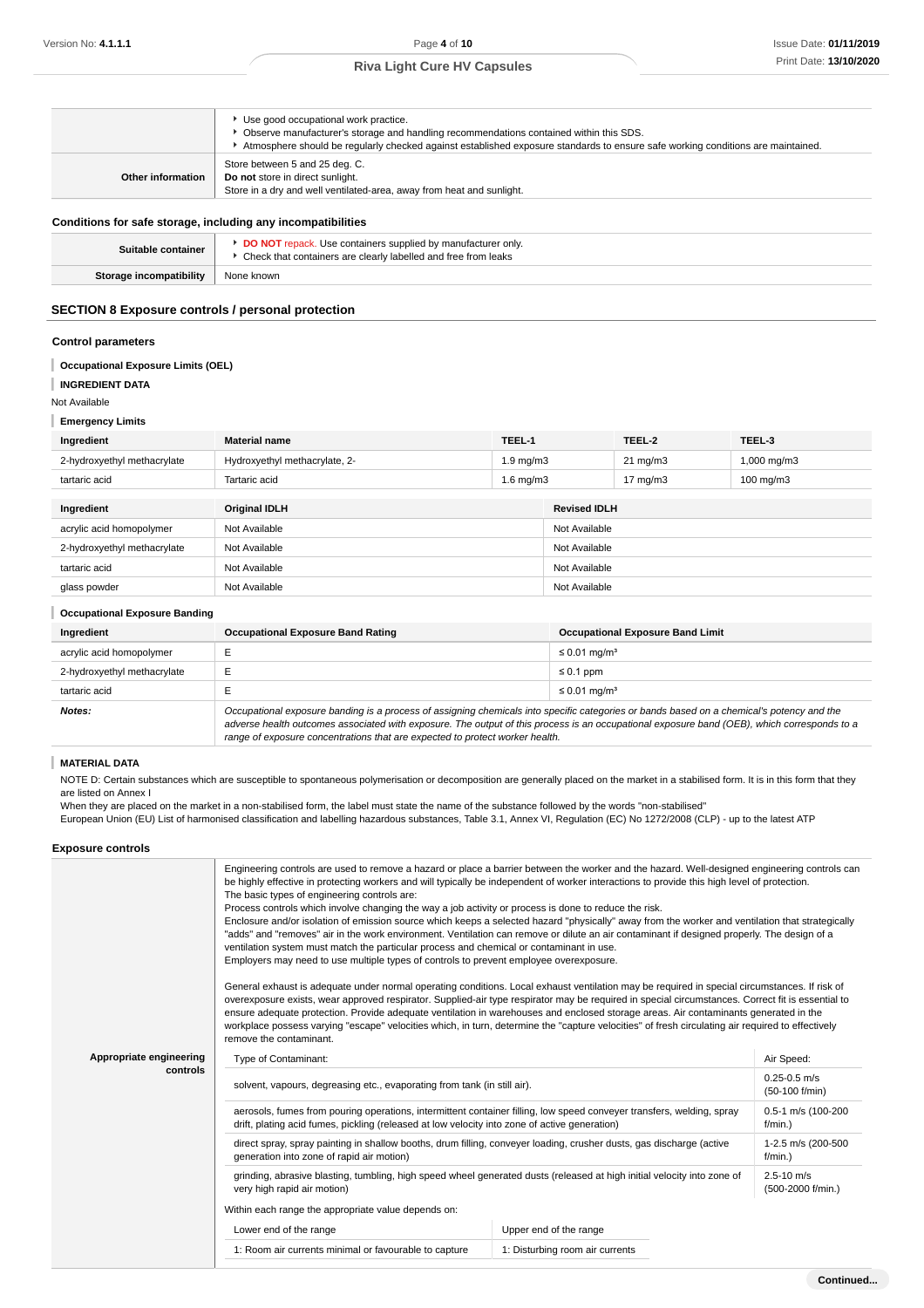|                              | 2: Contaminants of low toxicity or of nuisance value only.                                                                                                                                                                                                                                                                                                                                                                                                                                                                                                                                                                                                                                                                                                                                                                                                                                                                                                    | 2: Contaminants of high toxicity |  |  |
|------------------------------|---------------------------------------------------------------------------------------------------------------------------------------------------------------------------------------------------------------------------------------------------------------------------------------------------------------------------------------------------------------------------------------------------------------------------------------------------------------------------------------------------------------------------------------------------------------------------------------------------------------------------------------------------------------------------------------------------------------------------------------------------------------------------------------------------------------------------------------------------------------------------------------------------------------------------------------------------------------|----------------------------------|--|--|
|                              | 3: Intermittent, low production.                                                                                                                                                                                                                                                                                                                                                                                                                                                                                                                                                                                                                                                                                                                                                                                                                                                                                                                              | 3: High production, heavy use    |  |  |
|                              | 4: Large hood or large air mass in motion                                                                                                                                                                                                                                                                                                                                                                                                                                                                                                                                                                                                                                                                                                                                                                                                                                                                                                                     | 4: Small hood-local control only |  |  |
|                              | Simple theory shows that air velocity falls rapidly with distance away from the opening of a simple extraction pipe. Velocity generally decreases<br>with the square of distance from the extraction point (in simple cases). Therefore the air speed at the extraction point should be adjusted,<br>accordingly, after reference to distance from the contaminating source. The air velocity at the extraction fan, for example, should be a minimum of<br>1-2 m/s (200-400 f/min) for extraction of solvents generated in a tank 2 meters distant from the extraction point. Other mechanical considerations,<br>producing performance deficits within the extraction apparatus, make it essential that theoretical air velocities are multiplied by factors of 10 or<br>more when extraction systems are installed or used.                                                                                                                                |                                  |  |  |
| <b>Personal protection</b>   |                                                                                                                                                                                                                                                                                                                                                                                                                                                                                                                                                                                                                                                                                                                                                                                                                                                                                                                                                               |                                  |  |  |
| Eye and face protection      | Safety glasses with side shields.<br>Chemical goggles.<br>Contact lenses may pose a special hazard; soft contact lenses may absorb and concentrate irritants. A written policy document, describing<br>the wearing of lenses or restrictions on use, should be created for each workplace or task. This should include a review of lens absorption<br>and adsorption for the class of chemicals in use and an account of injury experience. Medical and first-aid personnel should be trained in<br>their removal and suitable equipment should be readily available. In the event of chemical exposure, begin eye irrigation immediately and<br>remove contact lens as soon as practicable. Lens should be removed at the first signs of eye redness or irritation - lens should be removed in<br>a clean environment only after workers have washed hands thoroughly. [CDC NIOSH Current Intelligence Bulletin 59], [AS/NZS 1336 or<br>national equivalent] |                                  |  |  |
| <b>Skin protection</b>       | See Hand protection below                                                                                                                                                                                                                                                                                                                                                                                                                                                                                                                                                                                                                                                                                                                                                                                                                                                                                                                                     |                                  |  |  |
| <b>Hands/feet protection</b> | ▶ Wear chemical protective gloves, e.g. PVC.<br>• Wear safety footwear or safety gumboots, e.g. Rubber<br>▶ Rubber Gloves                                                                                                                                                                                                                                                                                                                                                                                                                                                                                                                                                                                                                                                                                                                                                                                                                                     |                                  |  |  |
| <b>Body protection</b>       | See Other protection below                                                                                                                                                                                                                                                                                                                                                                                                                                                                                                                                                                                                                                                                                                                                                                                                                                                                                                                                    |                                  |  |  |
| Other protection             | • Overalls.<br>P.V.C apron.<br>Barrier cream.<br>Skin cleansing cream.<br>▶ Eye wash unit.                                                                                                                                                                                                                                                                                                                                                                                                                                                                                                                                                                                                                                                                                                                                                                                                                                                                    |                                  |  |  |

## **Respiratory protection**

Type A Filter of sufficient capacity. (AS/NZS 1716 & 1715, EN 143:2000 & 149:2001, ANSI Z88 or national equivalent)

Selection of the Class and Type of respirator will depend upon the level of breathing zone contaminant and the chemical nature of the contaminant. Protection Factors (defined as the ratio of contaminant outside and inside the mask) may also be important.

| Required minimum protection factor | Maximum gas/vapour concentration present in air p.p.m. (by volume) | <b>Half-face Respirator</b> | <b>Full-Face Respirator</b> |
|------------------------------------|--------------------------------------------------------------------|-----------------------------|-----------------------------|
| up to 10                           | 1000                                                               | A-AUS / Class1 P3           | $\overline{\phantom{a}}$    |
| up to 50                           | 1000                                                               |                             | A-AUS / Class 1 P3          |
| up to 50                           | 5000                                                               | Airline <sup>*</sup>        |                             |
| up to 100                          | 5000                                                               |                             | $A-2P3$                     |
| up to 100                          | 10000                                                              |                             | A-3 P3                      |
| $100+$                             |                                                                    |                             | Airline**                   |

\* - Continuous Flow \*\* - Continuous-flow or positive pressure demand

A(All classes) = Organic vapours, B AUS or B1 = Acid gasses, B2 = Acid gas or hydrogen cyanide(HCN), B3 = Acid gas or hydrogen cyanide(HCN), E = Sulfur dioxide(SO2), G = Agricultural chemicals, K = Ammonia(NH3), Hg = Mercury, NO = Oxides of nitrogen, MB = Methyl bromide, AX = Low boiling point organic compounds(below 65 degC)

## **SECTION 9 Physical and chemical properties**

## **Information on basic physical and chemical properties**

| Appearance                                      | Smooth, pale-coloured paste with slightly characteristic odour. |                                           |                |
|-------------------------------------------------|-----------------------------------------------------------------|-------------------------------------------|----------------|
| <b>Physical state</b>                           | Non Slump Paste                                                 | Relative density (Water = $1$ )           | Not Available  |
| Odour                                           | Not Available                                                   | Partition coefficient n-octanol<br>/water | Not Available  |
| Odour threshold                                 | Not Available                                                   | Auto-ignition temperature (°C)            | Not Available  |
| pH (as supplied)                                | Not Available                                                   | <b>Decomposition temperature</b>          | Not Available  |
| Melting point / freezing point<br>(°C)          | Not Available                                                   | Viscosity (cSt)                           | Not Available  |
| Initial boiling point and boiling<br>range (°C) | Not Available                                                   | Molecular weight (g/mol)                  | Not Applicable |
| Flash point (°C)                                | Not Available                                                   | <b>Taste</b>                              | Not Available  |
| <b>Evaporation rate</b>                         | Not Available                                                   | <b>Explosive properties</b>               | Not Available  |
| Flammability                                    | Not Available                                                   | <b>Oxidising properties</b>               | Not Available  |
| Upper Explosive Limit (%)                       | Not Available                                                   | Surface Tension (dyn/cm or<br>mN/m        | Not Available  |
| Lower Explosive Limit (%)                       | Not Available                                                   | <b>Volatile Component (%vol)</b>          | Not Available  |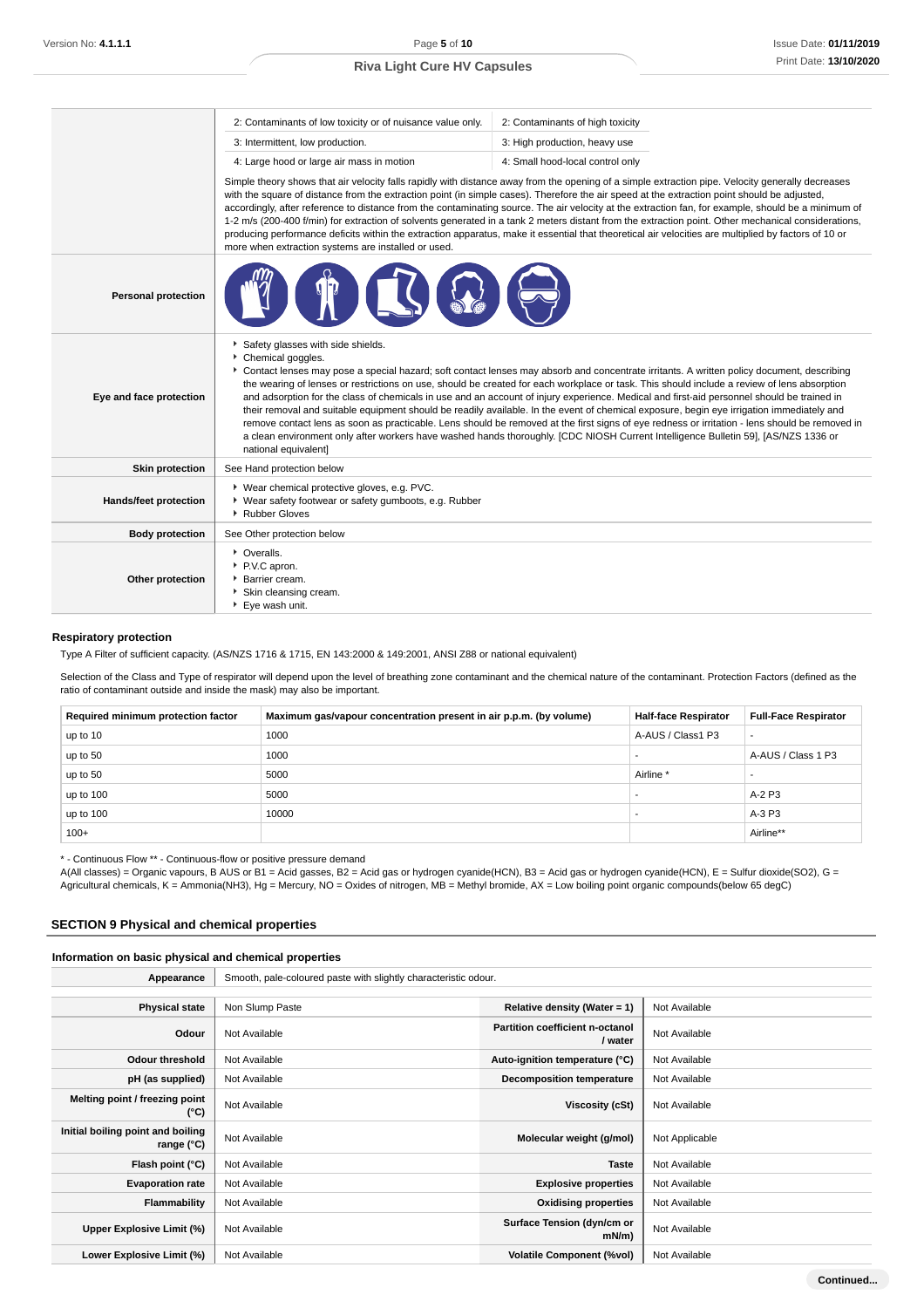| Vapour pressure (kPa)                    | Not Available   | Gas group                                  | Not Available |
|------------------------------------------|-----------------|--------------------------------------------|---------------|
| Solubility in water                      | ' Not Available | <b>pH as a solution (1%)</b> Not Available |               |
| Vapour density $(Air = 1)$ Not Available |                 | VOC a/L                                    | Not Available |

## **SECTION 10 Stability and reactivity**

| Reactivity                                 | See section 7                                                             |
|--------------------------------------------|---------------------------------------------------------------------------|
| <b>Chemical stability</b>                  | Product is considered stable and hazardous polymerisation will not occur. |
| Possibility of hazardous<br>reactions      | See section 7                                                             |
| <b>Conditions to avoid</b>                 | See section 7                                                             |
| Incompatible materials                     | See section 7                                                             |
| <b>Hazardous decomposition</b><br>products | See section 5                                                             |

## **SECTION 11 Toxicological information**

## **Information on toxicological effects**

| Inhaled                            | Evidence shows, or practical experience predicts, that the material produces irritation of the respiratory system, in a substantial number of<br>individuals, following inhalation. In contrast to most organs, the lung is able to respond to a chemical insult by first removing or neutralising the<br>irritant and then repairing the damage. The repair process, which initially evolved to protect mammalian lungs from foreign matter and antigens,<br>may however, produce further lung damage resulting in the impairment of gas exchange, the primary function of the lungs. Respiratory tract<br>irritation often results in an inflammatory response involving the recruitment and activation of many cell types, mainly derived from the vascular<br>system.<br>Acute effects from inhalation of high concentrations of vapour are pulmonary irritation, including coughing, with nausea; central nervous system<br>depression - characterised by headache and dizziness, increased reaction time, fatique and loss of co-ordination                                                                                                                                                                                                                                                                     |                                                       |  |
|------------------------------------|-----------------------------------------------------------------------------------------------------------------------------------------------------------------------------------------------------------------------------------------------------------------------------------------------------------------------------------------------------------------------------------------------------------------------------------------------------------------------------------------------------------------------------------------------------------------------------------------------------------------------------------------------------------------------------------------------------------------------------------------------------------------------------------------------------------------------------------------------------------------------------------------------------------------------------------------------------------------------------------------------------------------------------------------------------------------------------------------------------------------------------------------------------------------------------------------------------------------------------------------------------------------------------------------------------------------------|-------------------------------------------------------|--|
| Ingestion                          | Accidental ingestion of the material may be damaging to the health of the individual.                                                                                                                                                                                                                                                                                                                                                                                                                                                                                                                                                                                                                                                                                                                                                                                                                                                                                                                                                                                                                                                                                                                                                                                                                                 |                                                       |  |
| <b>Skin Contact</b>                | Evidence exists, or practical experience predicts, that the material either produces inflammation of the skin in a substantial number of individuals<br>following direct contact, and/or produces significant inflammation when applied to the healthy intact skin of animals, for up to four hours, such<br>inflammation being present twenty-four hours or more after the end of the exposure period. Skin irritation may also be present after prolonged or<br>repeated exposure; this may result in a form of contact dermatitis (nonallergic). The dermatitis is often characterised by skin redness (erythema)<br>and swelling (oedema) which may progress to blistering (vesiculation), scaling and thickening of the epidermis. At the microscopic level there<br>may be intercellular oedema of the spongy layer of the skin (spongiosis) and intracellular oedema of the epidermis.<br>The material may accentuate any pre-existing dermatitis condition<br>Open cuts, abraded or irritated skin should not be exposed to this material<br>Entry into the blood-stream through, for example, cuts, abrasions, puncture wounds or lesions, may produce systemic injury with harmful effects.<br>Examine the skin prior to the use of the material and ensure that any external damage is suitably protected. |                                                       |  |
| Eye                                | Evidence exists, or practical experience predicts, that the material may cause eye irritation in a substantial number of individuals and/or may<br>produce significant ocular lesions which are present twenty-four hours or more after instillation into the eye(s) of experimental animals.<br>Repeated or prolonged eye contact may cause inflammation characterised by temporary redness (similar to windburn) of the conjunctiva<br>(conjunctivitis); temporary impairment of vision and/or other transient eye damage/ulceration may occur.                                                                                                                                                                                                                                                                                                                                                                                                                                                                                                                                                                                                                                                                                                                                                                     |                                                       |  |
| Chronic                            | Long-term exposure to respiratory irritants may result in disease of the airways involving difficult breathing and related systemic problems.<br>Practical experience shows that skin contact with the material is capable either of inducing a sensitisation reaction in a substantial number of<br>individuals, and/or of producing a positive response in experimental animals.<br>Limited evidence suggests that repeated or long-term occupational exposure may produce cumulative health effects involving organs or<br>biochemical systems.<br>Sensitisation may give severe responses to very low levels of exposure, in situations where exposure may occur.                                                                                                                                                                                                                                                                                                                                                                                                                                                                                                                                                                                                                                                 |                                                       |  |
|                                    |                                                                                                                                                                                                                                                                                                                                                                                                                                                                                                                                                                                                                                                                                                                                                                                                                                                                                                                                                                                                                                                                                                                                                                                                                                                                                                                       |                                                       |  |
|                                    |                                                                                                                                                                                                                                                                                                                                                                                                                                                                                                                                                                                                                                                                                                                                                                                                                                                                                                                                                                                                                                                                                                                                                                                                                                                                                                                       |                                                       |  |
| <b>Riva Light Cure HV Capsules</b> | <b>TOXICITY</b>                                                                                                                                                                                                                                                                                                                                                                                                                                                                                                                                                                                                                                                                                                                                                                                                                                                                                                                                                                                                                                                                                                                                                                                                                                                                                                       | <b>IRRITATION</b>                                     |  |
|                                    | Not Available                                                                                                                                                                                                                                                                                                                                                                                                                                                                                                                                                                                                                                                                                                                                                                                                                                                                                                                                                                                                                                                                                                                                                                                                                                                                                                         | Not Available                                         |  |
|                                    | <b>TOXICITY</b>                                                                                                                                                                                                                                                                                                                                                                                                                                                                                                                                                                                                                                                                                                                                                                                                                                                                                                                                                                                                                                                                                                                                                                                                                                                                                                       | <b>IRRITATION</b>                                     |  |
| acrylic acid homopolymer           | Not Available                                                                                                                                                                                                                                                                                                                                                                                                                                                                                                                                                                                                                                                                                                                                                                                                                                                                                                                                                                                                                                                                                                                                                                                                                                                                                                         | Eye: adverse effect observed (irreversible damage)[1] |  |
|                                    |                                                                                                                                                                                                                                                                                                                                                                                                                                                                                                                                                                                                                                                                                                                                                                                                                                                                                                                                                                                                                                                                                                                                                                                                                                                                                                                       | Skin: no adverse effect observed (not irritating)[1]  |  |
|                                    | <b>TOXICITY</b>                                                                                                                                                                                                                                                                                                                                                                                                                                                                                                                                                                                                                                                                                                                                                                                                                                                                                                                                                                                                                                                                                                                                                                                                                                                                                                       | <b>IRRITATION</b>                                     |  |
|                                    | Oral (guinea pig) LD50: =4680 mg/kg <sup>[2]</sup>                                                                                                                                                                                                                                                                                                                                                                                                                                                                                                                                                                                                                                                                                                                                                                                                                                                                                                                                                                                                                                                                                                                                                                                                                                                                    | Eye (rabbit): SEVERE *                                |  |
|                                    | Oral (mouse) LD50: =3275 mg/kg $^{[2]}$                                                                                                                                                                                                                                                                                                                                                                                                                                                                                                                                                                                                                                                                                                                                                                                                                                                                                                                                                                                                                                                                                                                                                                                                                                                                               | Eye: adverse effect observed (irritating)[1]          |  |
| 2-hydroxyethyl methacrylate        | Oral (mouse) LD50: =5457 mg/kg <sup>[2]</sup>                                                                                                                                                                                                                                                                                                                                                                                                                                                                                                                                                                                                                                                                                                                                                                                                                                                                                                                                                                                                                                                                                                                                                                                                                                                                         | Skin (rabbit): non-irritating*                        |  |
|                                    | Oral (mouse) LD50: =5888 mg/kg $^{[2]}$                                                                                                                                                                                                                                                                                                                                                                                                                                                                                                                                                                                                                                                                                                                                                                                                                                                                                                                                                                                                                                                                                                                                                                                                                                                                               | Skin: no adverse effect observed (not irritating)[1]  |  |
|                                    | Oral (rat) LD50: =5050 mg/kg <sup>[2]</sup>                                                                                                                                                                                                                                                                                                                                                                                                                                                                                                                                                                                                                                                                                                                                                                                                                                                                                                                                                                                                                                                                                                                                                                                                                                                                           |                                                       |  |
|                                    | <b>TOXICITY</b>                                                                                                                                                                                                                                                                                                                                                                                                                                                                                                                                                                                                                                                                                                                                                                                                                                                                                                                                                                                                                                                                                                                                                                                                                                                                                                       | <b>IRRITATION</b>                                     |  |
| tartaric acid                      | 5000 mg/kg[2]                                                                                                                                                                                                                                                                                                                                                                                                                                                                                                                                                                                                                                                                                                                                                                                                                                                                                                                                                                                                                                                                                                                                                                                                                                                                                                         | Not Available                                         |  |
|                                    |                                                                                                                                                                                                                                                                                                                                                                                                                                                                                                                                                                                                                                                                                                                                                                                                                                                                                                                                                                                                                                                                                                                                                                                                                                                                                                                       |                                                       |  |
| glass powder                       | <b>TOXICITY</b><br>Not Available                                                                                                                                                                                                                                                                                                                                                                                                                                                                                                                                                                                                                                                                                                                                                                                                                                                                                                                                                                                                                                                                                                                                                                                                                                                                                      | <b>IRRITATION</b><br>Not Available                    |  |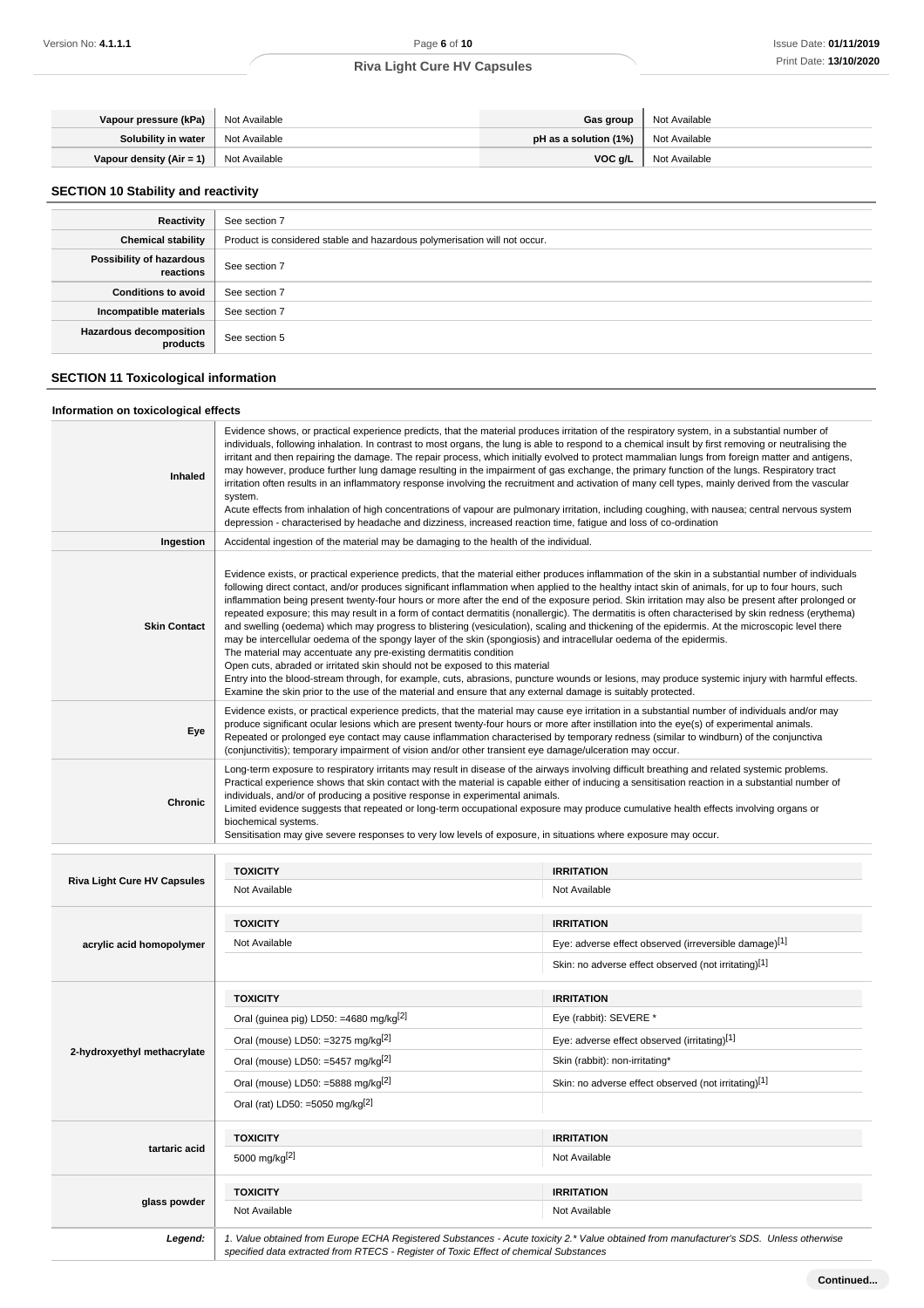| <b>ACRYLIC ACID</b><br><b>HOMOPOLYMER</b> | Polycarboxylates are of low toxicity by all exposure routes examined.<br>Homopolymers(P-AA) are of low acute toxicity to the rat (LD50 > 5 g/kg bw/d) and are not irritating to the rabbit's skin and, at the most, slightly<br>irritating to the eye. Further P-AA has no sensitising potential.<br>The adverse effect after repeated inhalation dosing (91-d/rat) was a mild, reversible pulmonary irritation. This effect is considered as not<br>substance related owing to the physical property of the respirable dust, which caused local and not systemic lung effects.<br>There was neither evidence for a genotoxic potential of PAA using a variety of genetic endpoints in-vitro and in-vivo, nor for developmental<br>toxicity or reprotoxicity in the rat. Based upon the available data, it is considered that exposure to polycarboxylates does not imply any<br>particular hazard to humans<br>The Cosmetic Ingredient Review (CIR) Expert Panel noted that these crosslinked alkyl acrylates are macromolecules that are not expected to<br>pass through the stratum corneum of the skin, so significant dermal absorption is not expected. Therefore, topically applied cosmetics are not<br>expected to result in systemic or reproductive and developmental toxicity or to have genotoxic or carcinogenic effects upon use.<br>The Panel noted that cosmetic products containing these ingredients are reportedly used around the eyes, on the lips, and on other mucous<br>membranes. Thus, crosslinked alkyl acrylates could be absorbed systemically through the relatively moist, n stratum cornea of the conjunctiva,<br>lips, and other mucous membranes, and through ingestion when applied to the lips. However, the Panel noted that any absorption through healthy<br>intact mucous membranes is likely to be not significant, primarily because of the relatively large molecular sizes. Furthermore, the chemically<br>inert nature of the polymers precludes degradation to smaller absorbable species.<br>Absorption of the polymers and their residual monomers in cosmetic products also would be limited after application to the lips or eye area based<br>on the relatively small fractions of the applied products that might be inadvertently ingested or make direct contact with the conjunctiva.<br>The Carbomers (Carbopols) are synthetic, high molecular weight, nonlinear polymers of acrylic acid, cross-linked with a polyalkenyl polyether.<br>The Carbomer polymers are used in cosmetics and emulsifying agents at concentrations up to 50%. Acute oral animal studies showed that<br>Carbomers-910, -934, -934P, -940, and -941 have low toxicities when ingested. Rabbits showed minimal skin irritation and zero to moderate eye<br>irritation when tested with Carbomers-910 and -934. Subchronic feeding of rats and dogs with Carbomer-934 in the diet resulted in lower than<br>normal body weights, but no pathological changes were observed. Dogs chronically fed Carbomer-934P manifested gastrointestinal irritation and<br>marked pigment deposition within Kupffer cells of the liver. Clinical studies with Carbomers showed that these polymers have low potential for<br>skin irritation and sensitization at concentrations up to 100%. Carbomer-934 demonstrated low potential for phototoxicity and photo-contact<br>allergenicity. On the basis of the available information presented and as qualified in the report, it is concluded that the Carbomers are safe as<br>cosmetic ingredients.<br>Little toxicity data is available for acrylic crosspolymers; the acute dermal and oral toxicity data that were found indicated that these ingredients<br>are not very toxic. The little genotoxicity data that were available reported negative results in Ames tests. Carcinogenicity data were not found in<br>the published literature for the polymers, but data were available for the monomers.<br>In an alternative method study, acrylates/vinyl neodecanoate crosspolymer was predicted to be a non-irritant. The non-human studies reported<br>no to slight irritation with undiluted and weak sensitization with 2% aq., acrylates/C10-30 alkyl acrylate crosspolymer, no irritation with acrylates<br>crosspolymer at 30% in olive oil, and no irritation or sensitization with sodium acrylates crosspolymer-2 (concentration not specified). Mostly,<br>human testing with undiluted acrylates/C10-30 alkyl acrylate crosspolymer, acrylates crosspolymer, and acrylates/ethylhexyl acrylate<br>crosspolymer, up to 2.5% aq. acrylates/vinyl isodecanoate crosspolymer, 1% aq. dilutions of formulations containing 2% acrylates/vinyl<br>neodecanoate crosspolymer, and formulations containing up to 2.6% lauryl methacrylate/glycol dimethacrylate crosspolymers do not indicate any<br>dermal irritation or sensitization. The only exception was a weak irritant response noted during an intensified Shelanski human repeated insult<br>patch test (HRIPT) with undiluted acrylates/C10-30 alkyl acrylate crosspolymer.<br>Alternative test methods for ocular irritation indicated that acrylates/vinyl isodecanoate crosspolymer and a formulation containing 1% lauryl<br>methacrylate/glycol dimethacrylate crosspolymer are not likely ocular irritants. In studies using rabbits, undiluted acrylates/C10-30 alkyl acrylate<br>crosspolymer produced minimal to moderate irritation, and it was considered a borderline irritant in unrinsed rabbit eyes. Acrylates crosspolymer,<br>at 50% in olive oil, and sodium acrylates crosspolymer-2 did not appear to be ocular irritants in rabbit eyes. Two different risk assessments<br>evaluating the carcinogenic endpoint for benzene that may be present in acrylates/C10-30 alkyl acrylates crosspolymer resulted in different<br>lifetime risk. One found that the risk was within the range associated with a 10exp 6 cancer risk, while the other reported a 20-fold greater risk.<br>Final Safety Assessment: Crosslinked Alkyl Acrylates as Used in Cosmetics. Nov 2011<br>Cosmetic Ingredient Review (CIR) Expert Panel<br>http://ntp.niehs.nih.gov/ntp/roc/nominations/2013/publiccomm/attachmentcir_508.pdf<br>The substance is classified by IARC as Group 3:<br>NOT classifiable as to its carcinogenicity to humans.<br>Evidence of carcinogenicity may be inadequate or limited in animal testing. |
|-------------------------------------------|--------------------------------------------------------------------------------------------------------------------------------------------------------------------------------------------------------------------------------------------------------------------------------------------------------------------------------------------------------------------------------------------------------------------------------------------------------------------------------------------------------------------------------------------------------------------------------------------------------------------------------------------------------------------------------------------------------------------------------------------------------------------------------------------------------------------------------------------------------------------------------------------------------------------------------------------------------------------------------------------------------------------------------------------------------------------------------------------------------------------------------------------------------------------------------------------------------------------------------------------------------------------------------------------------------------------------------------------------------------------------------------------------------------------------------------------------------------------------------------------------------------------------------------------------------------------------------------------------------------------------------------------------------------------------------------------------------------------------------------------------------------------------------------------------------------------------------------------------------------------------------------------------------------------------------------------------------------------------------------------------------------------------------------------------------------------------------------------------------------------------------------------------------------------------------------------------------------------------------------------------------------------------------------------------------------------------------------------------------------------------------------------------------------------------------------------------------------------------------------------------------------------------------------------------------------------------------------------------------------------------------------------------------------------------------------------------------------------------------------------------------------------------------------------------------------------------------------------------------------------------------------------------------------------------------------------------------------------------------------------------------------------------------------------------------------------------------------------------------------------------------------------------------------------------------------------------------------------------------------------------------------------------------------------------------------------------------------------------------------------------------------------------------------------------------------------------------------------------------------------------------------------------------------------------------------------------------------------------------------------------------------------------------------------------------------------------------------------------------------------------------------------------------------------------------------------------------------------------------------------------------------------------------------------------------------------------------------------------------------------------------------------------------------------------------------------------------------------------------------------------------------------------------------------------------------------------------------------------------------------------------------------------------------------------------------------------------------------------------------------------------------------------------------------------------------------------------------------------------------------------------------------------------------------------------------------------------------------------------------------------------------------------------------------------------------------------------------------------------------------------------------------------------------------------------------------------------------------------------------------------------------------------------------------------------------------------------------------------------------------------------------------------------------------------------------------------------------------------------------------------------------------------------------------------------------------------------------------------------------------------------------------------------------------------------------------------------------------------------------------------------------------------------------------------------------------------------------------------------------------------------------------------------------------------------------------------------------------------------------------------------------------------------------------------------------------------------------------------------------------------------------------------------------------------------------------------------------------------------------------------------------------------------------------------------------------------------------------------------------------------------------------------------------------------------------------------------------------------------------------------------------------------------------------------------------------------------------------------------------------------------------------------------------------------------------------------------------------------------------------------------------------------------------------------------------------------------------------------|
| 2-HYDROXYETHYL<br><b>METHACRYLATE</b>     | Dermal (rabbit): >5000 mg/kg* Effects persist beyond 21 days<br>The following information refers to contact allergens as a group and may not be specific to this product.<br>Contact allergies quickly manifest themselves as contact eczema, more rarely as urticaria or Quincke's oedema. The pathogenesis of contact<br>eczema involves a cell-mediated (T lymphocytes) immune reaction of the delayed type. Other allergic skin reactions, e.g. contact urticaria,<br>involve antibody-mediated immune reactions. The significance of the contact allergen is not simply determined by its sensitisation potential: the<br>distribution of the substance and the opportunities for contact with it are equally important. A weakly sensitising substance which is widely<br>distributed can be a more important allergen than one with stronger sensitising potential with which few individuals come into contact. From a<br>clinical point of view, substances are noteworthy if they produce an allergic test reaction in more than 1% of the persons tested.<br>Where no "official" classification for acrylates and methacrylates exists, there has been cautious attempts to create classifications in the absence<br>of contrary evidence. For example<br>Monalkyl or monoarylesters of acrylic acids should be classified as R36/37/38 and R51/53<br>Monoalkyl or monoaryl esters of methacrylic acid should be classified as R36/37/38<br>Based on the available oncogenicity data and without a better understanding of the carcinogenic mechanism the Health and Environmental<br>Review Division (HERD), Office of Toxic Substances (OTS), of the US EPA previously concluded that all chemicals that contain the acrylate or<br>methacrylate moiety (CH2=CHCOO or CH2=C(CH3)COO) should be considered to be a carcinogenic hazard unless shown otherwise by<br>adequate testing.<br>This position has now been revised and acrylates and methacrylates are no longer de facto carcinogens.                                                                                                                                                                                                                                                                                                                                                                                                                                                                                                                                                                                                                                                                                                                                                                                                                                                                                                                                                                                                                                                                                                                                                                                                                                                                                                                                                                                                                                                                                                                                                                                                                                                                                                                                                                                                                                                                                                                                                                                                                                                                                                                                                                                                                                                                                                                                                                                                                                                                                                                                                                                                                                                                                                                                                                                                                                                                                                                                                                                                                                                                                                                                                                                                                                                                                                                                                                                                                                                                                                                                                                                                                                                                                                                                                                                                                                                                                                                                                                                                                                                                                                                                                                                                                                                                                                                                                                                                                                                              |
| <b>TARTARIC ACID</b>                      | for simple alpha-hydroxy carboxylic acids and their salts:<br>The US Food and Drug Administration (FDA) received a total of 114 adverse dermatologic experience reports for alpha-hydroxy acids (AHA)-<br>containing skin care products between 1992 and February 2004, with the maximum number in 1994. The reported adverse experiences included<br>burning (45), dermatitis or rash (35), swelling (29), pigmentary changes (15), blisters or welts (14), skin peeling (13), itching (12), irritation or<br>tenderness (8), chemical burns (6), and increased sunburn (3). The frequency of such reports for skin exfoliating products that contain AHAs has<br>been considerably lower in subsequent years. The more serious adverse reactions appear to occur most often with products that cause the<br>greatest degree of exfoliation, such as "skin peelers."<br>Various studies confirmed previous industry studies indicating that applying AHAs to the skin results in increased UV sensitivity. After four weeks<br>of AHA application, volunteers' sensitivity to skin reddening produced by UV increased by 18 percent. Similarly, the volunteers' sensitivity to<br>UV-induced cellular damage doubled, on average, with considerable differences among individuals. Topical glycolic acid enhances photodamage<br>by ultraviolet light.<br>However, the studies also indicated that this increase in sensitivity is reversible and does not last long after discontinuing use of the AHA cream.<br>One week after the treatments were halted, researchers found no significant differences in UV sensitivity among the various skin sites.<br>Most AHAs are physiologic, natural, and non-toxic substances. All members of the group promote normal keratinization and desquamation.<br>Those with multiple hydroxyl groups are moisturizing antioxidants, and are especially gentle for sensitive skin.<br>The studies did not identify exactly how AHAs bring about the increased UV sensitivity, although the effects did not appear to involve dramatic<br>increases in UV-induced damage to DNA in the skin.<br>Previous FDA studies have indicated that a cosmetic-type cream base caused an AHA to penetrate more deeply into the skin when compared to                                                                                                                                                                                                                                                                                                                                                                                                                                                                                                                                                                                                                                                                                                                                                                                                                                                                                                                                                                                                                                                                                                                                                                                                                                                                                                                                                                                                                                                                                                                                                                                                                                                                                                                                                                                                                                                                                                                                                                                                                                                                                                                                                                                                                                                                                                                                                                                                                                                                                                                                                                                                                                                                                                                                                                                                                                                                                                                                                                                                                                                                                                                                                                                                                                                                                                                                                                                                                                                                                                                                                                                                                                                                                                                                                                                                                                                                                                                                                                                                                                                                                                                                                                                           |

an AHA solution without the usual cosmetic ingredients. However, further studies will be needed to learn how much, if at all, those cosmetic-type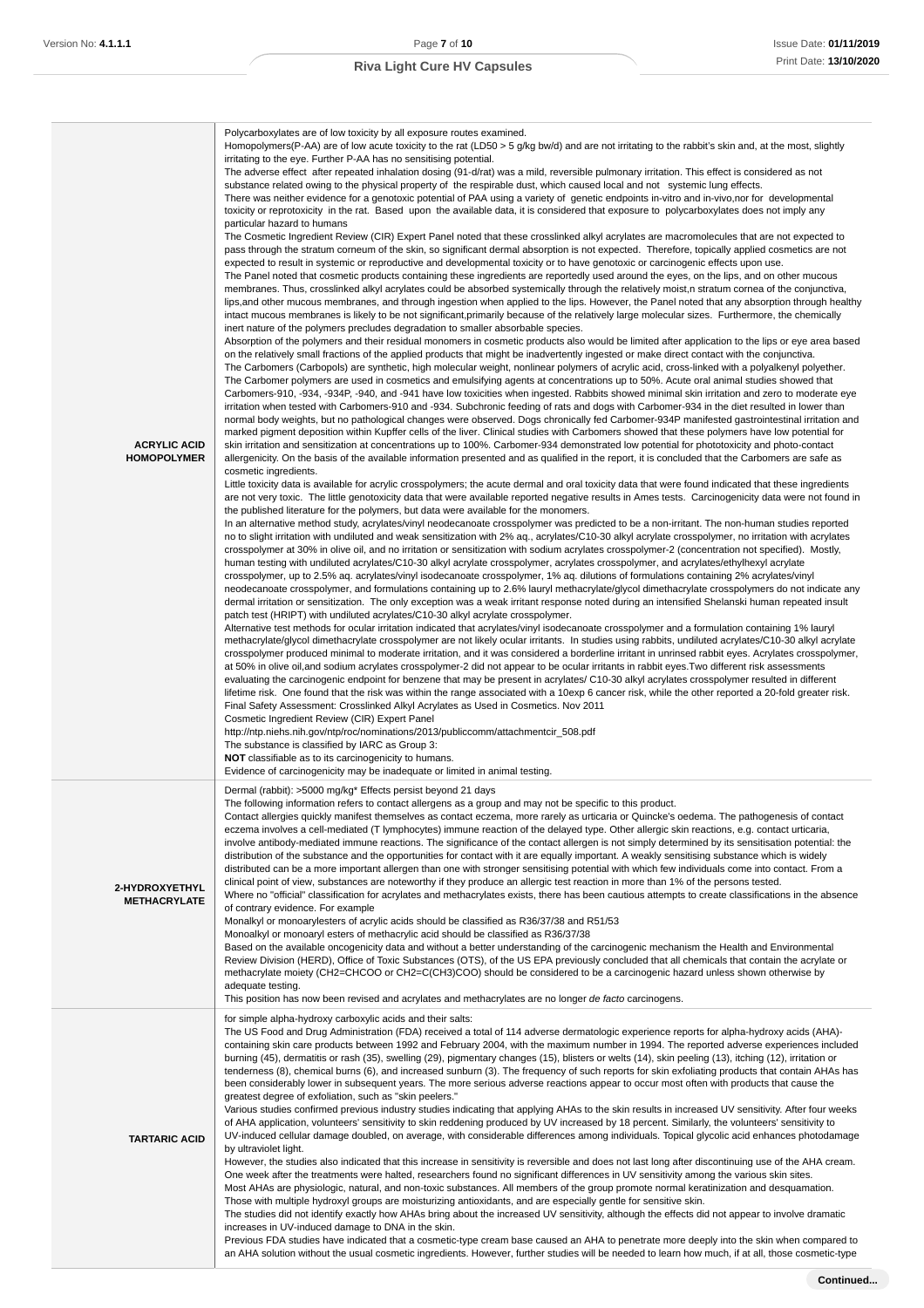|                                                                                                                        | ingredients influence the AHA-related effects on UV sensitivity.<br>The toxicology of simple alpha hydroxy carboxylic acids cluster is characterised by five compounds sharing the functional group defining the<br>cluster name<br>Experimental data available for members of the simple alpha-hydroxy carboxylic acids indicate a low acute, repeated-dose, reproductive and<br>developmental toxicity.<br>The simple alpha hydroxy carboxylic acids are eye and skin irritants but are not expected to be skin sensitisers.<br>Genotoxicity test data for two cluster members and a cancer bioassay for the calcium salt of propanoic acid, 2-hydroxy-yielded negative results<br>and all other cluster members are considered to have little or no mutagenic or carcinogenic potential.<br>Acute oral toxicity of propanoic acid, 2-hydroxy- (2S)- (79-33-4) and propanoic acid, 2-hydroxy- (50-21-5) are low. The repeated-dose and<br>developmental toxicity of the three tested simple alpha -hydroxy carboxylic acids is low. In EPA's High Production Volume Program, reproductive<br>toxicity testing for propanoic acid, 2-hydroxy- (50-21-5) was deemed unnecessary because it is a normal component of human intermediary<br>metabolism. Reproductive toxicity of acetic acid, 2-hydroxy- (79-14-1) has been tested and was found to be low. Low reproductive toxicity of the<br>associated potassium salts is also expected to be low. Alpha-hydroxy carboxylic acids are severe eye irritants. Acetic acid, 2-hydroxy- (79-14-1),<br>propanoic acid, 2-hydroxy- (2S)- (79-33-4) and propanoic acid, 2-hydroxy- (50-21-5) all produced positive skin irritation in rabbits. The members<br>of this cluster are not expected to be skin sensitisers based on negative results in guinea pigs for both acetic acid, 2-hydroxy- (79-14-1) and<br>propanoic acid, 2-hydroxy- (2S)- (79-33-4). Genotoxicity data for acetic acid, 2-hydroxy-(79-14-1) and propanoic acid, 2-hydroxy- (50-21-5) are<br>acid, 2-hydroxy- (50-21-5) in rats showed no evidence of carcinogenicity. An expert judgment based on mechanism-based structure-activity<br>relationship considerations indicate little or no carcinogenic potential for any of the cluster members due to expected rapid metabolism/excretion<br>and lack of genotoxic structural alert. This judgment is supported by the negative cancer and mutagenicity data for propanoic acid, 2-<br>hydroxy- (50-21-5), which is considered a reasonable analogue to the rest of the cluster.<br>Some products containing alpha-hydroxy acids (AHAs) have been marketed for uses such as treating acne, removing scars, and lightening<br>discolorations. Among these are some products marketed as "skin peelers," which may contain relatively high concentrations of AHAs or other<br>acids and are designed to remove the outer layer of the skin<br>Convulsions, haemorrhage recorded. |                                 | negative, indicating that none of the cluster members are expected to be genotoxic. A 2-year drinking water study of the calcium salt of propanoic |
|------------------------------------------------------------------------------------------------------------------------|----------------------------------------------------------------------------------------------------------------------------------------------------------------------------------------------------------------------------------------------------------------------------------------------------------------------------------------------------------------------------------------------------------------------------------------------------------------------------------------------------------------------------------------------------------------------------------------------------------------------------------------------------------------------------------------------------------------------------------------------------------------------------------------------------------------------------------------------------------------------------------------------------------------------------------------------------------------------------------------------------------------------------------------------------------------------------------------------------------------------------------------------------------------------------------------------------------------------------------------------------------------------------------------------------------------------------------------------------------------------------------------------------------------------------------------------------------------------------------------------------------------------------------------------------------------------------------------------------------------------------------------------------------------------------------------------------------------------------------------------------------------------------------------------------------------------------------------------------------------------------------------------------------------------------------------------------------------------------------------------------------------------------------------------------------------------------------------------------------------------------------------------------------------------------------------------------------------------------------------------------------------------------------------------------------------------------------------------------------------------------------------------------------------------------------------------------------------------------------------------------------------------------------------------------------------------------------------------------------------------------------------------------------------------------------------------------------------------------------------------------------------------------------------------------------------------------------------------------------------------------------------------------------------------------------------------------|---------------------------------|----------------------------------------------------------------------------------------------------------------------------------------------------|
| glass powder                                                                                                           | No significant acute toxicological data identified in literature search.                                                                                                                                                                                                                                                                                                                                                                                                                                                                                                                                                                                                                                                                                                                                                                                                                                                                                                                                                                                                                                                                                                                                                                                                                                                                                                                                                                                                                                                                                                                                                                                                                                                                                                                                                                                                                                                                                                                                                                                                                                                                                                                                                                                                                                                                                                                                                                                                                                                                                                                                                                                                                                                                                                                                                                                                                                                                           |                                 |                                                                                                                                                    |
| <b>ACRYLIC ACID</b><br><b>HOMOPOLYMER &amp;</b><br>2-HYDROXYETHYL<br><b>METHACRYLATE &amp; TARTARIC</b><br><b>ACID</b> | Asthma-like symptoms may continue for months or even years after exposure to the material ceases. This may be due to a non-allergenic<br>condition known as reactive airways dysfunction syndrome (RADS) which can occur following exposure to high levels of highly irritating<br>compound. Key criteria for the diagnosis of RADS include the absence of preceding respiratory disease, in a non-atopic individual, with abrupt<br>onset of persistent asthma-like symptoms within minutes to hours of a documented exposure to the irritant. A reversible airflow pattern, on<br>spirometry, with the presence of moderate to severe bronchial hyperreactivity on methacholine challenge testing and the lack of minimal<br>lymphocytic inflammation, without eosinophilia, have also been included in the criteria for diagnosis of RADS. RADS (or asthma) following an<br>irritating inhalation is an infrequent disorder with rates related to the concentration of and duration of exposure to the irritating substance.<br>Industrial bronchitis, on the other hand, is a disorder that occurs as result of exposure due to high concentrations of irritating substance (often<br>particulate in nature) and is completely reversible after exposure ceases. The disorder is characterised by dyspnea, cough and mucus<br>production.                                                                                                                                                                                                                                                                                                                                                                                                                                                                                                                                                                                                                                                                                                                                                                                                                                                                                                                                                                                                                                                                                                                                                                                                                                                                                                                                                                                                                                                                                                                                                                                                      |                                 |                                                                                                                                                    |
| <b>Acute Toxicity</b>                                                                                                  | ×                                                                                                                                                                                                                                                                                                                                                                                                                                                                                                                                                                                                                                                                                                                                                                                                                                                                                                                                                                                                                                                                                                                                                                                                                                                                                                                                                                                                                                                                                                                                                                                                                                                                                                                                                                                                                                                                                                                                                                                                                                                                                                                                                                                                                                                                                                                                                                                                                                                                                                                                                                                                                                                                                                                                                                                                                                                                                                                                                  | Carcinogenicity                 | ×                                                                                                                                                  |
| <b>Skin Irritation/Corrosion</b>                                                                                       | ✔                                                                                                                                                                                                                                                                                                                                                                                                                                                                                                                                                                                                                                                                                                                                                                                                                                                                                                                                                                                                                                                                                                                                                                                                                                                                                                                                                                                                                                                                                                                                                                                                                                                                                                                                                                                                                                                                                                                                                                                                                                                                                                                                                                                                                                                                                                                                                                                                                                                                                                                                                                                                                                                                                                                                                                                                                                                                                                                                                  | Reproductivity                  | ×                                                                                                                                                  |
| <b>Serious Eye Damage/Irritation</b>                                                                                   | ✔                                                                                                                                                                                                                                                                                                                                                                                                                                                                                                                                                                                                                                                                                                                                                                                                                                                                                                                                                                                                                                                                                                                                                                                                                                                                                                                                                                                                                                                                                                                                                                                                                                                                                                                                                                                                                                                                                                                                                                                                                                                                                                                                                                                                                                                                                                                                                                                                                                                                                                                                                                                                                                                                                                                                                                                                                                                                                                                                                  | <b>STOT - Single Exposure</b>   | ✔                                                                                                                                                  |
| <b>Respiratory or Skin</b><br>sensitisation                                                                            | ✔                                                                                                                                                                                                                                                                                                                                                                                                                                                                                                                                                                                                                                                                                                                                                                                                                                                                                                                                                                                                                                                                                                                                                                                                                                                                                                                                                                                                                                                                                                                                                                                                                                                                                                                                                                                                                                                                                                                                                                                                                                                                                                                                                                                                                                                                                                                                                                                                                                                                                                                                                                                                                                                                                                                                                                                                                                                                                                                                                  | <b>STOT - Repeated Exposure</b> | ✔                                                                                                                                                  |
| <b>Mutagenicity</b>                                                                                                    | ×                                                                                                                                                                                                                                                                                                                                                                                                                                                                                                                                                                                                                                                                                                                                                                                                                                                                                                                                                                                                                                                                                                                                                                                                                                                                                                                                                                                                                                                                                                                                                                                                                                                                                                                                                                                                                                                                                                                                                                                                                                                                                                                                                                                                                                                                                                                                                                                                                                                                                                                                                                                                                                                                                                                                                                                                                                                                                                                                                  | <b>Aspiration Hazard</b>        | ×                                                                                                                                                  |
|                                                                                                                        |                                                                                                                                                                                                                                                                                                                                                                                                                                                                                                                                                                                                                                                                                                                                                                                                                                                                                                                                                                                                                                                                                                                                                                                                                                                                                                                                                                                                                                                                                                                                                                                                                                                                                                                                                                                                                                                                                                                                                                                                                                                                                                                                                                                                                                                                                                                                                                                                                                                                                                                                                                                                                                                                                                                                                                                                                                                                                                                                                    | Legend:                         | $\blacktriangleright$ - Data either not available or does not fill the criteria for classification                                                 |

– Data available to make classification

## **SECTION 12 Ecological information**

| <b>Toxicity</b>                    |                  |                           |                               |                  |                         |
|------------------------------------|------------------|---------------------------|-------------------------------|------------------|-------------------------|
| <b>Riva Light Cure HV Capsules</b> | Endpoint         | <b>Test Duration (hr)</b> | <b>Species</b>                | Value            | <b>Source</b>           |
|                                    | Not<br>Available | Not Available             | Not Available                 | Not<br>Available | Not<br>Available        |
|                                    | Endpoint         | <b>Test Duration (hr)</b> | <b>Species</b>                | Value            | Source                  |
|                                    | <b>LC50</b>      | 96                        | Fish                          | 27mg/L           | $\overline{c}$          |
| acrylic acid homopolymer           | <b>EC50</b>      | 48                        | Crustacea                     | 47mg/L           | $\overline{2}$          |
|                                    | <b>EC50</b>      | 72                        | Algae or other aquatic plants | $0.75$ mg/L      | 2                       |
|                                    | <b>NOEC</b>      | 72                        | Algae or other aquatic plants | 0.03mg/L         | $\overline{c}$          |
|                                    | Endpoint         | <b>Test Duration (hr)</b> | <b>Species</b>                | Value            | Source                  |
|                                    | <b>LC50</b>      | 96                        | Fish                          | $>100$ mg/L      | 2                       |
| 2-hydroxyethyl methacrylate        | <b>EC50</b>      | 48                        | Crustacea                     | 210mg/L          | $\overline{2}$          |
|                                    | <b>EC50</b>      | 72                        | Algae or other aquatic plants | >1-260mg/L       | 2                       |
|                                    | <b>NOEC</b>      | 504                       | Crustacea                     | 24.1mg/L         | $\overline{2}$          |
|                                    | Endpoint         | <b>Test Duration (hr)</b> | <b>Species</b>                | Value            | <b>Source</b>           |
|                                    | <b>LC50</b>      | 96                        | Fish                          | $>100$ mg/L      | $\overline{\mathbf{c}}$ |
|                                    | <b>EC50</b>      | 48                        | Crustacea                     | 93.313mg/L       | $\overline{2}$          |
| tartaric acid                      | <b>EC50</b>      | 72                        | Algae or other aquatic plants | 51.404mg/L       | $\overline{2}$          |
|                                    | EC <sub>0</sub>  | 32                        | Crustacea                     | 135mg/L          | 2                       |
|                                    | <b>NOEC</b>      | 72                        | Algae or other aquatic plants | 3.125mg/L        | $\overline{2}$          |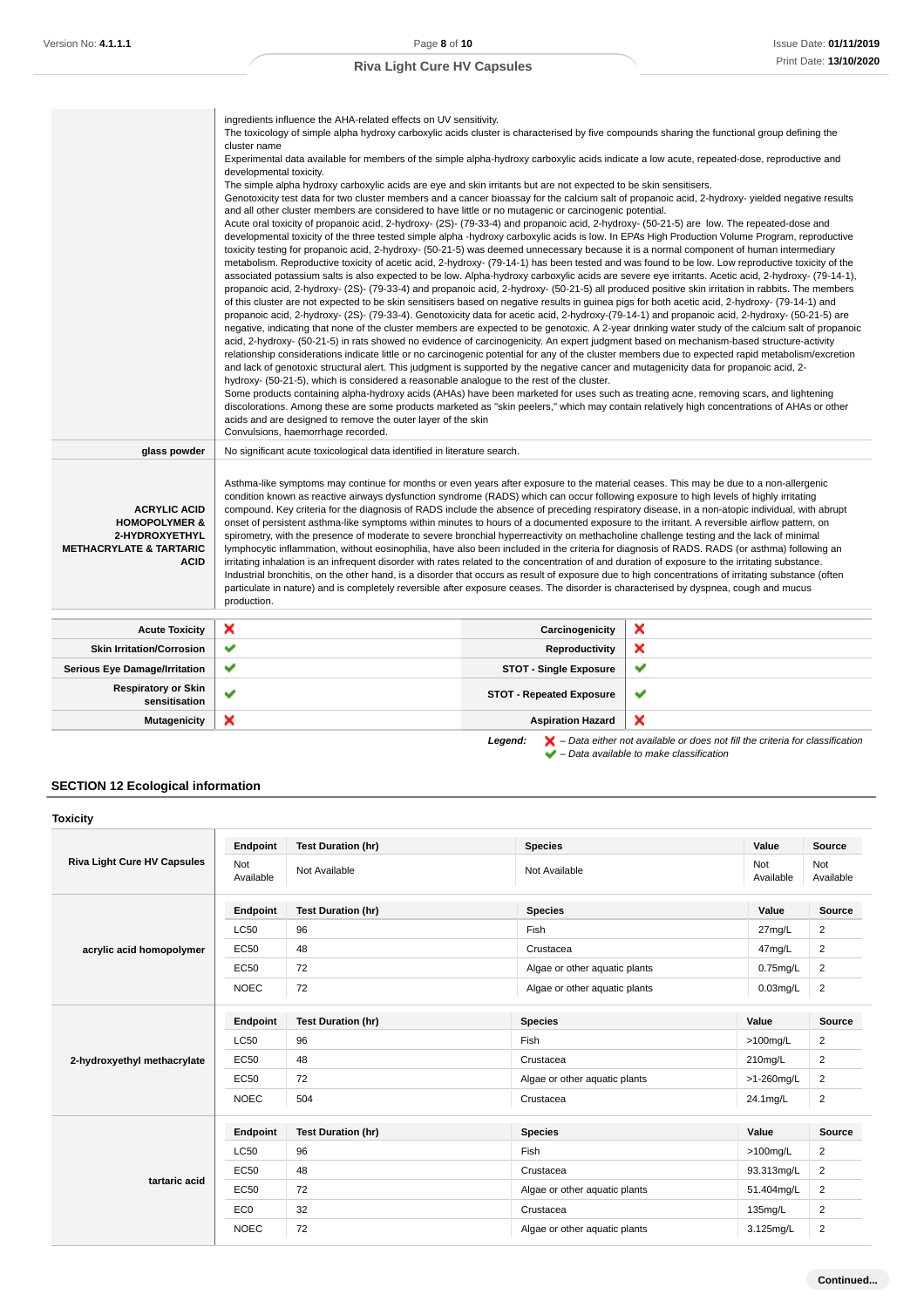|              | Endpoint                                                                                                                                                                                                                                                                                                                                                                                        | <b>Test Duration (hr)</b> | <b>Species</b> | Value            | Source           |
|--------------|-------------------------------------------------------------------------------------------------------------------------------------------------------------------------------------------------------------------------------------------------------------------------------------------------------------------------------------------------------------------------------------------------|---------------------------|----------------|------------------|------------------|
| glass powder | Not<br>Available                                                                                                                                                                                                                                                                                                                                                                                | Not Available             | Not Available  | Not<br>Available | Not<br>Available |
| Legend:      | Extracted from 1. IUCLID Toxicity Data 2. Europe ECHA Registered Substances - Ecotoxicological Information - Aquatic Toxicity 3. EPIWIN Suite<br>V3.12 (QSAR) - Aquatic Toxicity Data (Estimated) 4. US EPA, Ecotox database - Aquatic Toxicity Data 5. ECETOC Aquatic Hazard Assessment<br>Data 6. NITE (Japan) - Bioconcentration Data 7. METI (Japan) - Bioconcentration Data 8. Vendor Data |                           |                |                  |                  |

#### **DO NOT** discharge into sewer or waterways.

#### **Persistence and degradability**

| Ingredient                  | Persistence: Water/Soil | Persistence: Air |
|-----------------------------|-------------------------|------------------|
| acrylic acid homopolymer    | LOW                     | LOW              |
| 2-hydroxyethyl methacrylate | LOW                     | <b>LOW</b>       |
| tartaric acid               | LOW                     | LOW              |

#### **Bioaccumulative potential**

| Ingredient                  | <b>Bioaccumulation</b>    |
|-----------------------------|---------------------------|
| acrylic acid homopolymer    | LOW (LogKOW = $0.4415$ )  |
| 2-hydroxyethyl methacrylate | LOW (BCF = $1.54$ )       |
| tartaric acid               | LOW (LogKOW = $-1.0017$ ) |
|                             |                           |

## **Mobility in soil**

| Ingredient                  | <b>Mobility</b>      |
|-----------------------------|----------------------|
| acrylic acid homopolymer    | $HIGH (KOC = 1.201)$ |
| 2-hydroxyethyl methacrylate | HIGH (KOC = 1.043)   |
| tartaric acid               | $HIGH (KOC = 1)$     |

## **SECTION 13 Disposal considerations**

| Waste treatment methods      |                                                                                                                                                                                                                                                                                                                                                                                                                                                        |  |
|------------------------------|--------------------------------------------------------------------------------------------------------------------------------------------------------------------------------------------------------------------------------------------------------------------------------------------------------------------------------------------------------------------------------------------------------------------------------------------------------|--|
| Product / Packaging disposal | <b>DO NOT</b> allow wash water from cleaning or process equipment to enter drains.<br>It may be necessary to collect all wash water for treatment before disposal.<br>In all cases disposal to sewer may be subject to local laws and regulations and these should be considered first.<br>Where in doubt contact the responsible authority.<br>Consult State Land Waste Management Authority for disposal.<br>Bury residue in an authorised landfill. |  |

## **SECTION 14 Transport information**

| <b>Labels Required</b>  |                |
|-------------------------|----------------|
| <b>Marine Pollutant</b> | <b>NO</b>      |
| <b>HAZCHEM</b>          | Not Applicable |

## **Land transport (ADG): NOT REGULATED FOR TRANSPORT OF DANGEROUS GOODS**

**Air transport (ICAO-IATA / DGR): NOT REGULATED FOR TRANSPORT OF DANGEROUS GOODS**

**Sea transport (IMDG-Code / GGVSee): NOT REGULATED FOR TRANSPORT OF DANGEROUS GOODS**

**Transport in bulk according to Annex II of MARPOL and the IBC code**

## Not Applicable

## **SECTION 15 Regulatory information**

## **Safety, health and environmental regulations / legislation specific for the substance or mixture**

**acrylic acid homopolymer is found on the following regulatory lists**

## **2-hydroxyethyl methacrylate is found on the following regulatory lists**

Australia Hazardous Chemical Information System (HCIS) - Hazardous Chemicals Australia Standard for the Uniform Scheduling of Medicines and Poisons (SUSMP) - Schedule 5

## **tartaric acid is found on the following regulatory lists**

Australian Inventory of Industrial Chemicals (AIIC)

## **glass powder is found on the following regulatory lists**

Not Applicable

Australian Inventory of Industrial Chemicals (AIIC) **International Agency for Research on Cancer (IARC)** - Agents Classified by the IARC Monographs

Australian Inventory of Industrial Chemicals (AIIC)